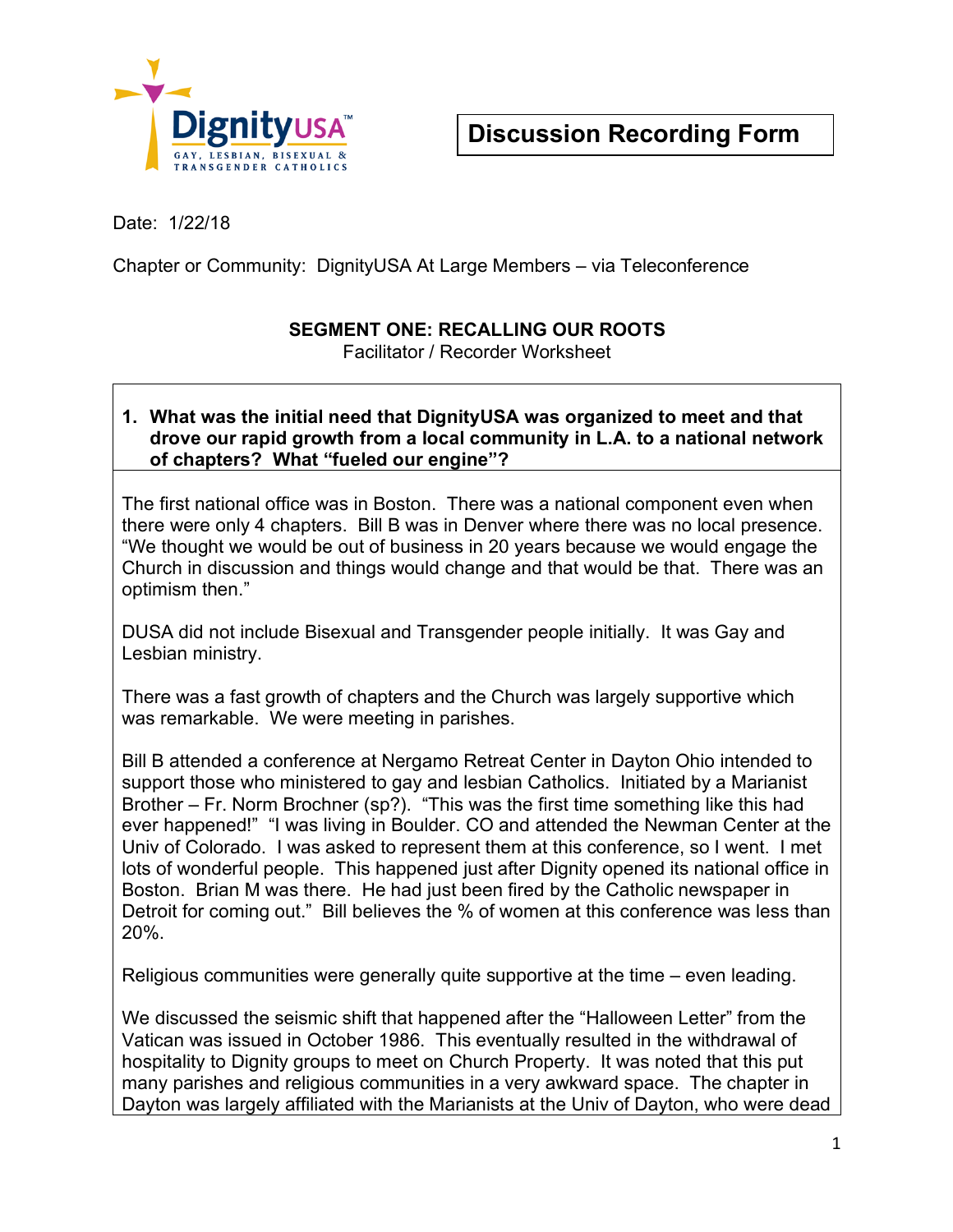

## **Discussion Recording Form**

set against moving off Church property. Marie S noted that the Dignity group at the Newman Center at Ohio State University in Columbus changed names to the "Gay Men's Support Group". The Newman staff were forced to make this change or risk being defunded by the local Bishop.

In the Church at the time, there was a growth in movements toward grass-roots communities. There were many social change movements going on in the US as well. Women religious were moving into leadership roles. Rome felt threatened by all this and felt they had to clamp down. In Chicago, Cardinal Bernadin had been supportive. " he was both progressive and political. Rome instructed the Bishops to take control. Our chapter had to step back and reflect. We decided that the cost of accepting Church teaching about homosexuality – the price of admission – was too high. We moved to a Lutheran Church."

"This was a watershed event not just for us but for the Church. Up to then no lay organization had said "NO" to the hierarchy and didn't become a separate Church. Dignity has always tried to remain within the Catholic community while honoring our own personal dignity and challenging the theological thinking at the time. This paved the way for the organization we were to become.

Mary H was in Chicago. "I remember there were few women but I felt embraced by everyone. They quickly became like family. I was in a safe setting for the first time. I didn't focus on gender. Women were welcome but they tended to come and go. The people there were very supportive of me.

(It was noted that the subject of gender in Dignity could be a topic all its own.)

**2. How did the mission of Dignity evolve over time? What drove those changes in how we did our work? Consider dynamics in the organization, in the Church, and in society. In what ways might your chapter/community/caucus have contributed to this evolution?** 

No additional discussion added to what is recorded above.